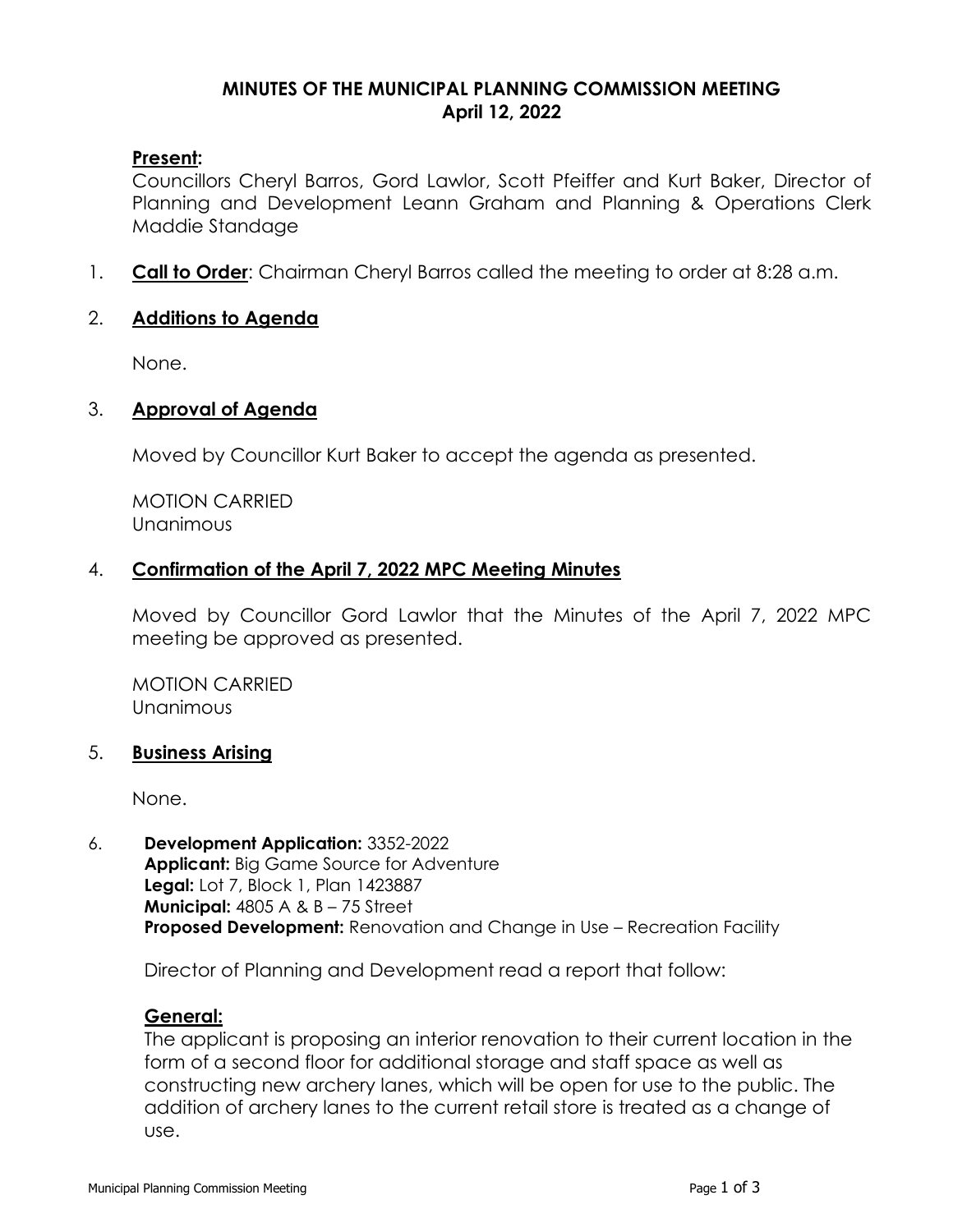Under the current zoning of C2: Commercial Highway District, the use of "Recreation Facility" is a Discretionary Use.

# **Development Review:**

Land Use District: C2: Commercial Highway District Existing Land Use: Retail Store Proposed Use: Retail Store & Recreation Facility

# **DEFINITIONS:**

**"RECREATION FACILITY"** means development that provides facilities for sports and active recreation. Typical facilities would include athletic clubs, bicycle/pedestrian trails, billiard of pool halls, bowling alleys, campsites, driving ranges, golf course, health and fitness clubs, curling, indoor golf facilities, indoor soccer facilities, roller-skating and hockey rinks, rifle and pistol ranges, sports fields, tennis courts and swimming pools. The intended application is for both private and public facilities.

# **Legislation and Policy:**

Staff has assessed this application against the provisions outlined in the Town of Stettler Land Use Bylaw 2060-15.

# **Recommendation:**

That the Municipal Planning Commission approve this application subject to the following conditions:

- 1. The owner/applicant must comply with all provisions of the Town of Stettler Land Use Bylaw #2060-15;
- 2. The owner/applicant is responsible for the cost and repair of any damage to public property or works located thereon that may occur as a result of undertaking work regulated by the Albert Building Code;
- 3. Compliance with the provisions of the Land Use Bylaw #2060-15 does not exempt the application from compliance with any provincial, federal, or other municipal legislation;
- 4. The proposed development (Interior Renovation and Change of Use Recreational Facility) shall be located in accordance with the approved plan; any changes to the plan must be approved by the Town of Stettler;
- 5. The owner/applicant shall arrange for and obtain approval for compliance with the current Alberta Building Code;
- 6. The owner/applicant must obtain a building permit for this development following the mandatory 21 day appeal period.

# **Alternatives:**

- Approve the application with additional conditions.
- Defeat the application stating reasons.